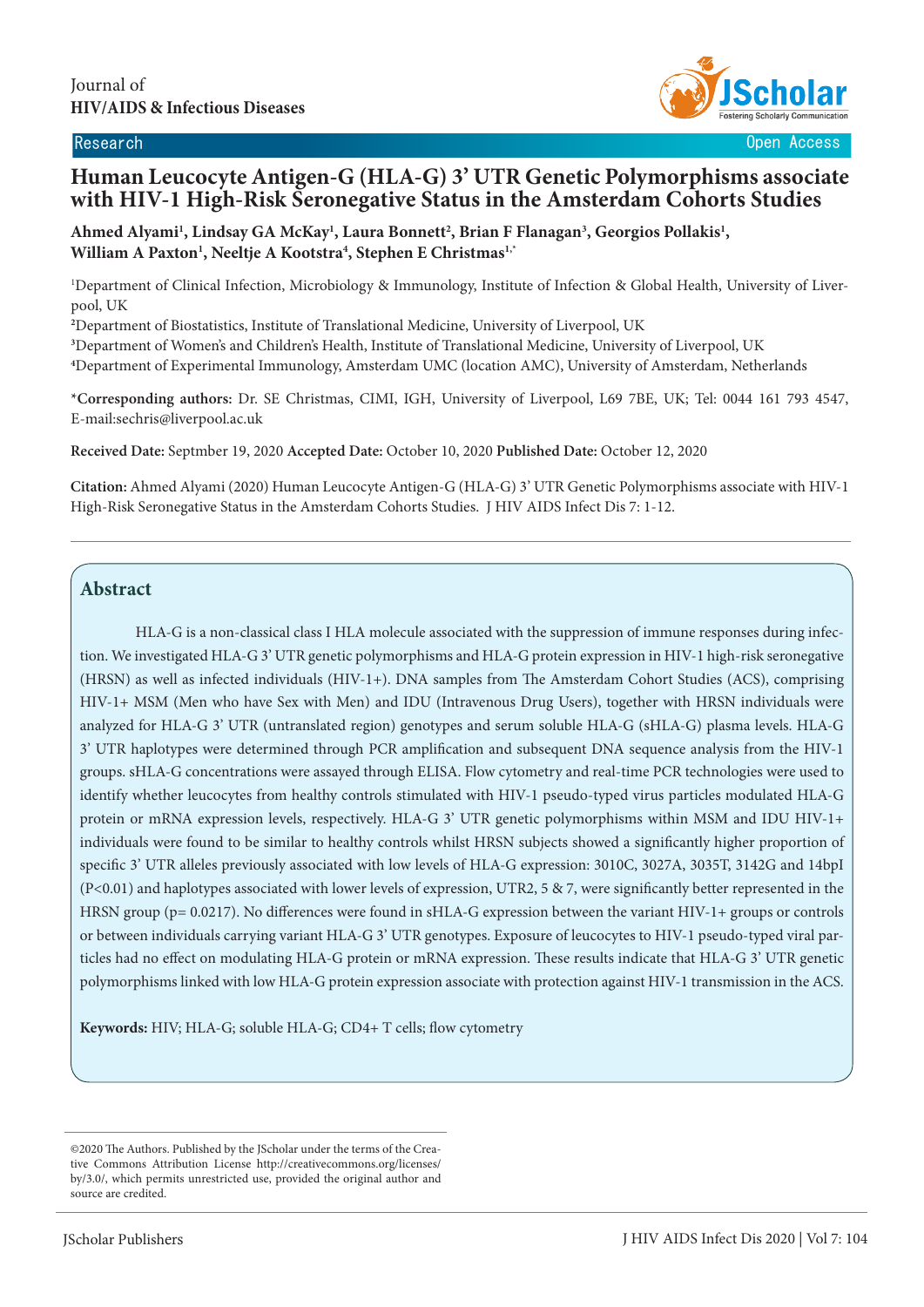## **Introduction**

 $\overline{2}$ 

Human Immunodeficiency Virus type 1 (HIV-1) is a serious global health issue with approximately 2 million new infections reported annually. In 2014, an estimated 1.2 million people died from acquired immune deficiency syndrome (AIDS) or AIDS-related illnesses resulting from HIV-1 infections [17,18]. Both men who have sex with men (MSM) and injecting drug users (IDU) are at high risk for HIV-1 acquisition and continue to pose challenges for HIV-1prevention. MSM comprise one of the highest risk groups for HIV-1 infection worldwide [21].

HLA-G is a non-classical class I HLA molecule typically expressed on extravillous cytotrophoblasts and in low levels on some leucocyte subsets [36]. However, in addition to its protective role in the maintenance of pregnancy, it can also be involved in the evasion of immune responses against some infectious diseases or malignancies [39]. During viral infection, viruses can modulate the nonclassical HLA class I antigen HLA-G via diverse strategies such as disrupting immune-competent cell recognition. HLA-G cell surface expression was found to be significantly induced in H1N1 infection when compared to non-infected controls, suggesting that elevated cell surface expression may favour virus evasion from host immune responses [10]. Differences in HLA-G surface expression on monocytes, plasma soluble HLA-G (sHLA-G), IL-10, and IL-6 levels have been linked with Enterovirus 71 infection [56]. Similarly, HLA-G expression has been reported on hepatocytes and biliary epithelial cells within the livers of chronic hepatitis C patients [3]. Taken together, this suggests that viral infections can induce HLA-G expression, which could be a mechanism enabling viruses to subvert host immune defences.

In the context of HIV-1 infection, up-regulation of HLA-G cell surface expression on monocytes and on some T lymphocytes in HIV-1 positive individuals, irrespective of receiving antiretroviral therapy (ART) was reported [9, 29]. Increased expression of HLA-G at the fetomaternal interface was also noted in conjunction with HIV-1 infection [37]. Conversely, there are reports of ART inducing HLA-G expression on monocytes [12] and of HIV-1 down regulating HLA-G expression [14]. Furthermore, patients with the HLA-G\*0501N allele, which does not encode for a functional HLA-G protein, were reported to be more resistant to HIV-1 infection [24, 35]. Therefore, understanding the relationship between HLA-G expression and HIV-1 infection is important not only to identify and develop new effective drug therapies and vaccines

In healthy individuals, levels of serum sHLA-G may increase as a result of physiological or pathological conditions, such as pregnancy, acute rejection episodes after organ transplantation, autoimmune diseases, and some cancers. Interestingly, sHLA-G serum levels are elevated during some viral infections, including hepatitis B [47], and hepatitis C [54], influenza [10], cytomegalovirus [43], and HIV-1. Previously, the serum levels of sHLA-G were reported to be significantly elevated in HIV-infected subjects, and this was observed to influence disease progression and development of AIDS in addition to modulating the virologic and immunologic response to ART [18]. Several reports have linked sHLA-G levels to HIV-1 infection and virus susceptibility [15,20,23,25,40,41,49], with levels decreasing following initiation of ART [40,41].

Unlike classical class I MHC molecules, HLA-G has limited coding region genetic polymorphisms. However, there is a 3' untranslated region (UTR) dimorphism of HLA-G dependent upon deletion or insertion of a 14bp sequence which affects levels of HLA-G expression [49]. This and two further 3'UTR dimorphic sites, +3142C/G and +3187G/A have been suggested to be associated with HLA-G mRNA expression regulation with the 14bp deletion, 3142C and 3187G alleles being associated with increased expression [22, 52, 55]. To date, 44 haplotypes of the HLA-G 3′ untranslated region have been identified which contain eight variable sites. UTRs 1-7 are the most frequent 3'UTR haplotypes, accounting for more than 96% of all the reported haplotypes worldwide [6, 31, 34], although further rarer haplotypes have been identified [31]. UTRs 2, 5 and 7 possess all alleles associated with high levels of HLA-G expression whereas UTR7 possesses all alleles associated with low levels of expression [8].

The aim here was to investigate the association of HLA-G genetic polymorphisms and expression levels between different clinical groups (HRSN versus HIV-1+) within the Amsterdam Cohorts Studies (ACS).

## **Materials and Methods**

### **HIV patients and healthy controls**

DNA and plasma samples from the time of diagnosis from various HIV-1 groups within the Amsterdam Cohort Studies (ACS) and healthy uninfected control individuals were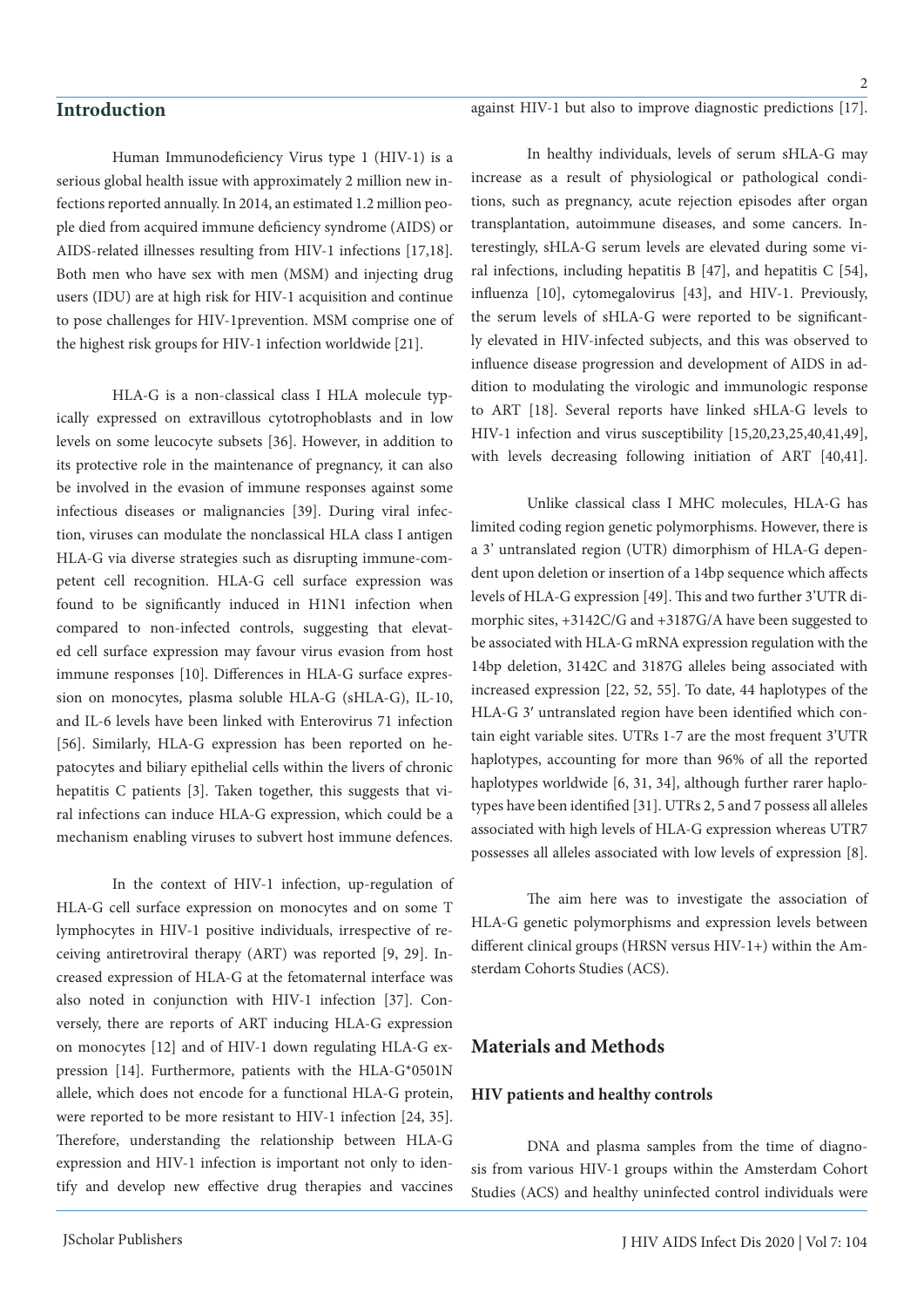utilized [12]. Further uninfected donors were obtained from the Institute of Infection and Global Health, the University of Liverpool for HLA-G *in vitro* expression analysis. This study has been conducted in accordance with the ethical principles set out in the declaration of Helsinki and was approved by the institutional review board of the Amsterdam University Medical Centers (location Academic Medical Center). Written informed consent was obtained from all participants.

#### **HLA-G 3'UTR genetic polymorphism characterization**

DNA samples from individuals within the different HIV-1 groupings and healthy controls were PCR amplified, sequenced, and analyzed for HLA-G genetic polymorphisms. Primers were designed via free commercial software (Oligo Perfect™ Designer, Thermo Fisher Scientific Inc. Web Tools). DNA was amplified with a set of two primers spanning the 3'UTR: 5'-GTG ATG GGC TGT TTA AAG TGT CAC C-3', 5'-GGA AGG AAT GCA GTT CAG CAT GA-3' (Sigma Aldrich). PCR reactions were carried out with standard reagents using a thermos-cycler (Techne Thermal Cycler, Keison International Ltd. UK) with the program set as follows: Initial denaturation at 94° C for 5min, followed by 30 cycles of denaturation at 94° C for the 30s, annealing at 64° C for 45s, an extension for 60s at 72° C and a final extension at 72° C for 10 min.

All the cleaned purified PCR products were sent off for Sanger sequencing using an ABI Big Dye sequencer (Source Biosciences Inc. UK). The reverse primer (3' ACACGTGTACTGT-GGAAAGTT '5) was utilized for sequencing the DNA samples using the amplification process above. The results were reported electronically and the data were accessed with commercial software to manipulate and organize the data.

The sequences obtained were analysed manually for specific SNPs by observing the 14 bp INS/DEL (rs1704), +3003 C/T (rs1707), +3010 C/G (rs1710), +3027 A/C (rs17179101), +3035 C/T (rs17179108), +3142 C/G (rs1063320), +3187 A/G (rs9380142) and +3196 C/G (rs1610696) polymorphic sites, which were individually annotated according to previous reports [22, 49]. Haplotypes and genotypes were assigned and named, including for homozygous and heterozygous individuals.

#### **Measuring sHLA-G plasma expression levels**

A Bio Vendor (Oxford Biosystems Ltd. UK) sHLA-G ELISA kit was used for the detection of soluble forms of human

leucocyte antigen-G (sHLA-G) in archived frozen serum samples from patients and healthy subjects. The assay was performed according to the manufacturer's instructions. The reagents were prepared fresh at the time of assay and all reagents were brought to RT prior to use.

## **Peripheral Blood Mononuclear Cell (PBMC) isolation and stimulation with HIV-1 Env pseudo-typed virus particles**

HIV-1 pseudo-typed virus particles were generated composed of HIV-1 structural proteins and expressing an HIV-1 CXCR4 envelope (Env) gp120/41 glycoprotein (CXCR4 tropic - LAI). We elected to utilize a CXCR4 using Env protein of HIV-1 as this is expressed at higher levels on CD4 lymphocytes isolated from blood and under the assumption that both receptors are likely to stimulate in a similar manner. This is a chimeric construct in which two plasmids (p8.19, a construct containing gag-Pol and pCSFLW, a construct with firefly *luc* under the control of the CMV promoter) were used as separate viral backbone vectors (1000ng and 1500ng respectively) in conjunction with a plasmid expressing HIV-1 Env LAI (900ng). 293T cells and PEI were used for plasmid transfection and media was changed 12-16 hours post-transfection with viral stocks harvested 48 hrs later. The harvested supernatant was added to peripheral blood mononuclear cells (PBMC) from healthy subjects and the supernatant containing the virus was taken. Lastly, the supernatants were harvested to different production volumes depending on experimental needs. PBMCs, prepared from healthy subjects by Ficoll density gradient separation, at a concentration of 1 x 106 /ml were cultured with and without the HIV-1 LAI construct for 7 days in a growth medium. Previous studies using CMV antigen stimulation had shown that HLA-G expression levels were shown to be modulated at day 7 post-exposure [2].

## **HLA-G mRNA expression levels determined through real-time PCR analysis**

RNA was extracted from stimulated and unstimulated PBMC and converted into cDNA using a high capacity cDNA reverse transcription kit (Applied Biosystems). qPCR was then carried out using a TaqMan® probe covering exons 5 and 6 (Assay ID: Hs00365950\_g1, Applied Biosystems Inc. USA). The master mix (TaqMan® Universal Master Mix II, with UNG, Applied Biosystems) and the control positive housekeeping gene was used as a control (Assay ID: Hs01087168\_m1, Applied Biosystems).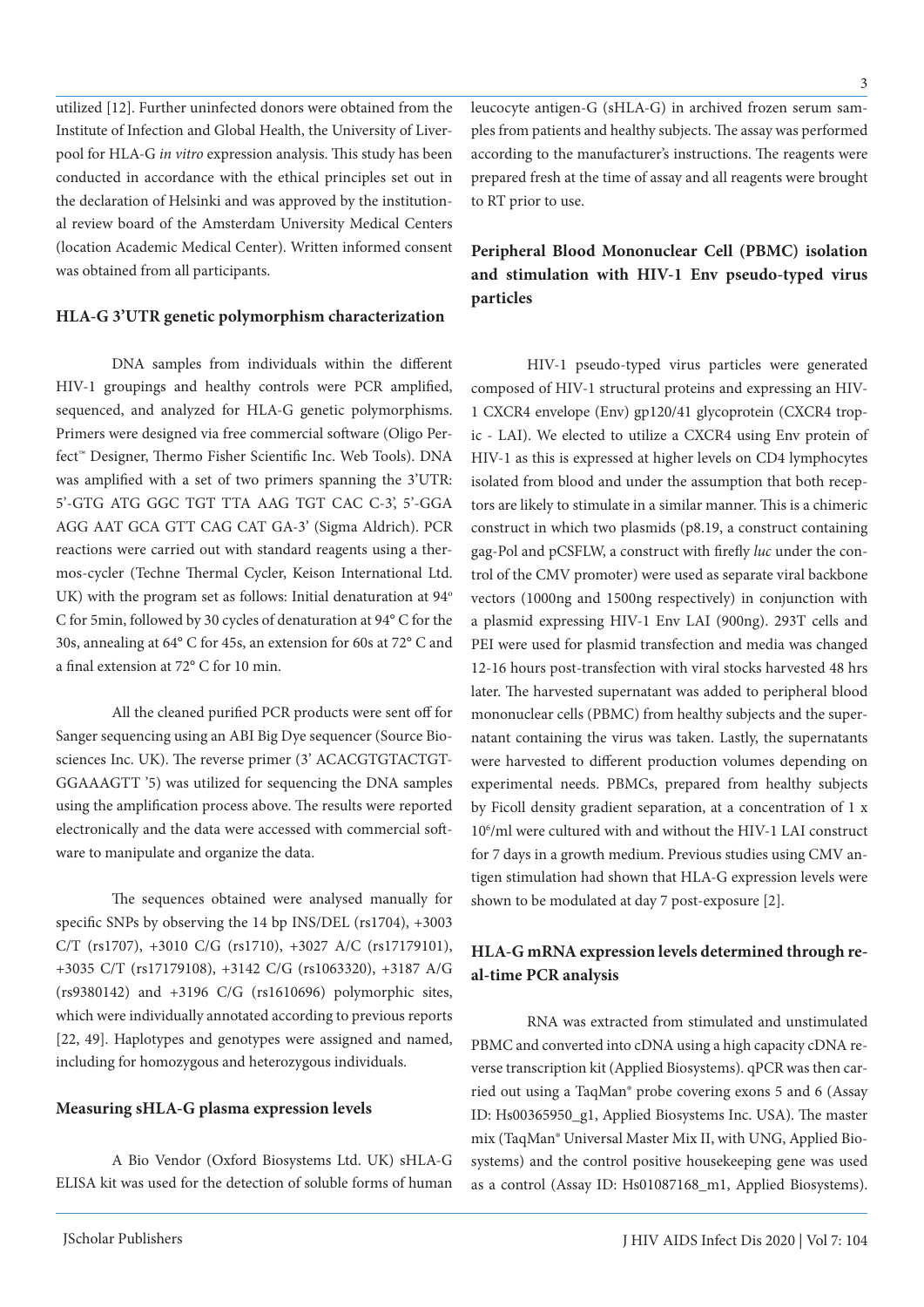Assays were carried out in duplicate using cDNA from 9 stimulation experiments. Differences in HLA-G expression between unstimulated and stimulated cultures were calculated using the ΔCT method.

## **HLA-G cell surface expression levels determined through FACS analysis**

PBMCs were analyzed at day 7 following culture with or without HIV-1 pseudo-typed virus particles were phenotyped with a panel of monoclonal antibodies (mAbs) corresponding to the antigens expressed by defined groups of cells: anti-CD3-FITC (IgG2a, no. 317306, Biolegend, London); anti-CD4-PE (IgG2b; no. 317410, Biolegend); anti-CD8-PE (IgG1; no. 9012-0087, eBioscience, Hatfield, UK); anti-CD19-PE (IgG1; no. 12-0198- 42, eBioscience); anti-CD56-PE (IgG1, no. 12-0567-42,eBioscience); anti-HLA-G-APC (IgG1; clone MEM-G/9, no. A15708, Life Technologies, Paisley, UK); isotype control-PE (IgG2b; no. ab91532, AbCam, Cambridge, UK); isotype control-APC (IgG1; MG105, Life technologies). The Abs were selected on the basis of optimal matching of three fluorochromes (FITC, PE, and APC), and 2- or 3-colour staining was performed using a BD Accuri C6 flow cytometer (BD Biosciences, Oxford). The main populations tested for changes in expression of HLA-G were CD4+, CD8+, and CD56+ T cells, B cells, and NK cells. The mean proportions of each subset of lymphocytes expressing HLA-G were measured on cells with or without culture with HIV-Env pseudo-typed virus particles for 7 days. Results were expressed as mean % HLA-G+ cells for different leucocyte subsets after subtracting background staining with an appropriate isotype control antibody.

### **Statistical analysis**

Two-way ANOVA and χ2 tests were used to analyze differences between genotype and allele frequencies between patient groups and controls. For analysis of soluble HLA-G levels, a Mann-Whitney U-test was used as the data were not normally distributed. A value of P<0.05 was regarded as statistically significant.

## **Results**

#### **HLA-G 3**' **UTR genotypes associated with HRSN status**

HLA-G 3' UTR variant genotypes and haplotypes were determined for three defined clinical groups from the ACS along with controls (n=275 total):  $HIV-1+ MSM$  (n=133),  $HIV-1+ IDU$  $(n=50)$ , HRSN  $(n=32)$  along with control subjects  $(n=85)$ . The alleles identified included: the eight previously reported HLA-G 3'UTR polymorphic sites [14-bp INS/DEL (rs1704), +3003 C/T (rs1707), +3010C/G (rs1710), +3027A/C (rs17179101), +3035 C/T (rs17179108), +3142 C/G (rs1063320), +3187 A/G (rs9380142) and +3196 C/G (rs1610696)] [25-27] with no other polymorphic sites observed in this region. The rationale was to identify whether frequencies of any of the high or low expressing alleles differed between patient groups, in particular, the HRSN group, which differed functionally from the other patient groups in response to virus exposure. The genotype frequencies of the eight HLA-G 3'UTR polymorphic sites observed within these patient groups were determined (Table 1). Upon performing a  $\chi^2$  test to assess the occurrence of these SNPs among the four designated patient groups, significant differences were found (Table 1). The data were also evaluated at the level of individual alleles (Table 2) and again significant differences were observed. Both the 3035T and 3010C alleles are associated with low levels of HLA-G expression and proportions of these were significantly greater in the HRSN group than the other HIV+ groups (MSM and IDU) as well as the control individuals (Table 2). Additionally, the 3003C/T and 14bpI/D dimorphisms showed significant differences from the Hardy-Weinberg Equilibrium (Table 1).

The HLA-G 3'UTR haplotypes were then allocated for each patient group and healthy controls. Patients were allocated into the seven major haplotypes UTR1-7 [27]. Based upon the alleles associated with high or low levels of HLA-G expression, haplotypes were allocated into one of three groups, potentially giving high (UTR1), intermediate (UTRs 3, 4 & 6) or low levels of HLA-G expression (UTRs 2, 5 & 7). When haplotype groups for each patient group and controls were analyzed, MSM and IDU groups were similar to controls but there were significantly higher proportions of low expressing haplotypes in the HRSN group, along with lower proportions of the high expressing haplotype UTR1 (Figure 1).

## **Serum sHLA-G levels do not differ between HIV+, HRSN, and control individuals**

As a measure of HLA-G expression, sHLA-G serum levels were assayed, where sufficient sample was available, in HIV-1 groups [HIV+ (n=27) and HRSN (n=20)] and compared to healthy control subjects (n=20). Control sera provided a mean level of 35.5+/-32 u/ml, MSM gave 100+/-69 u/ml (n=20) and HRSN gave 116.1+/-79 u/ml (n=20). When compared no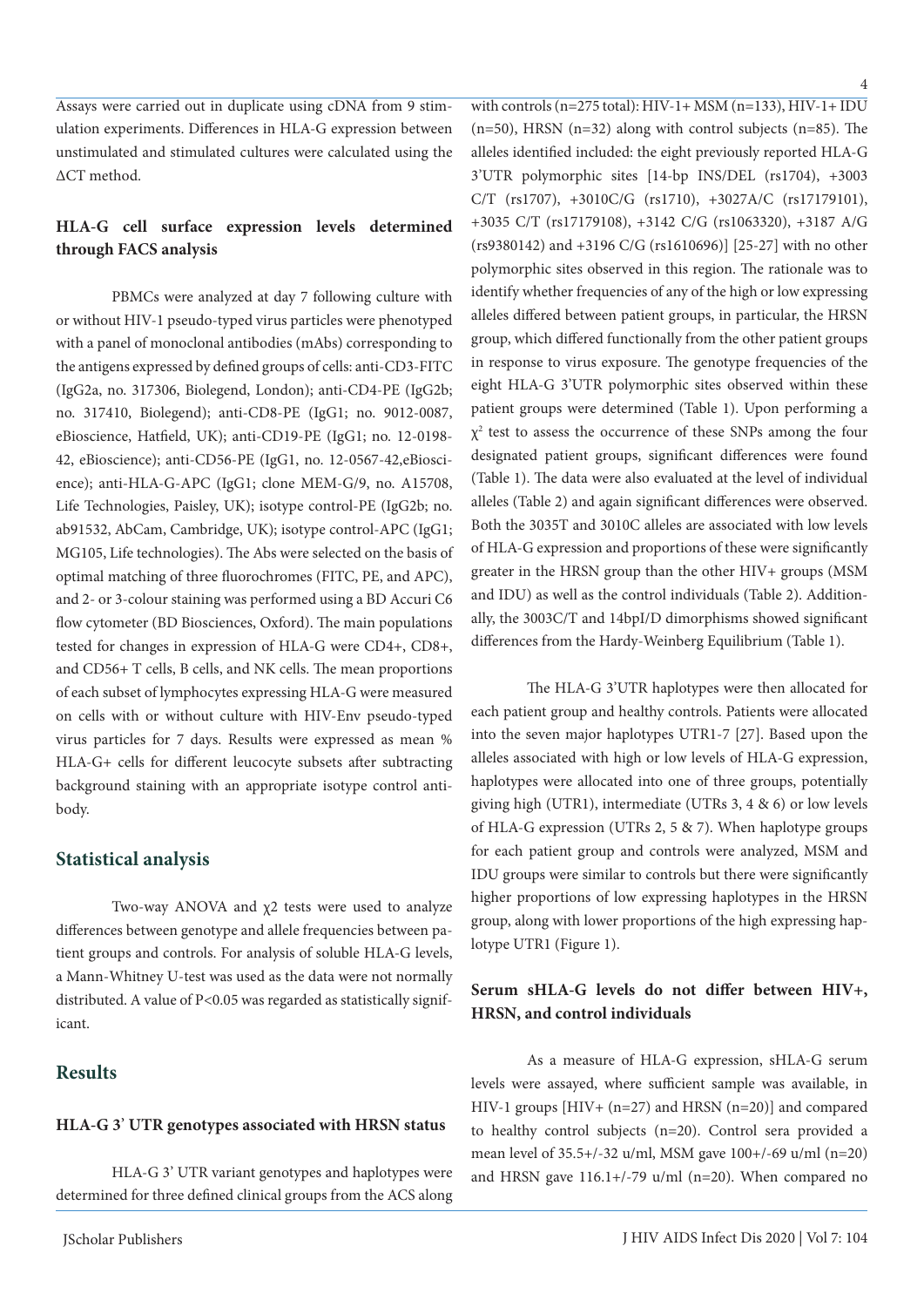| Group       | Cont<br>85       |              | <b>MSM</b><br>133 |                  | <b>HRSN</b><br>32 |                  | IDU<br>50      |                | P value  | <b>HWE</b> test<br>p-value |
|-------------|------------------|--------------|-------------------|------------------|-------------------|------------------|----------------|----------------|----------|----------------------------|
| $\mathbf n$ |                  |              |                   |                  |                   |                  |                |                |          |                            |
| Genotype    | ${\bf N}$        | Freq         | $\mathbf N$       | Freq             | ${\bf N}$         | Freq             | N              | Freq           |          |                            |
| 3003CC      | $\overline{2}$   | $0.01\,$     | $\overline{4}$    | 0.03             | $\boldsymbol{0}$  | $\boldsymbol{0}$ | $\overline{2}$ | 0.04           | < 0.0001 | 0.006                      |
| 3003CT      | 23               | 0.27         | 78                | 0.59             | $\overline{4}$    | 0.13             | $ 12\rangle$   | 0.24           |          |                            |
| 3003TT      | 60               | 0.71         | 51                | 0.38             | 28                | 0.88             | 36             | 0.72           |          |                            |
| 3010GG      | 25               | 0.29         | 20                | 0.15             | $\mathfrak{Z}$    | 0.09             | 15             | 0.3            | < 0.0001 | 0.951                      |
| 3010GC      | 43               | 0.51         | 100               | 0.75             | 16                | 0.5              | 21             | 0.42           |          |                            |
| 3010CC      | 17               | 0.19         | 13                | 0.1              | 13                | 0.41             | 14             | 0.28           |          |                            |
| 3027CC      | 74               | 0.87         | 128               | 0.96             | 26                | 0.81             | 48             | 0.96           | 0.007    | 0.802                      |
| 3027CA      | 11               | 0.11         | 5                 | 0.04             | 6                 | 0.19             | $ 2\rangle$    | 0.04           |          |                            |
| 3027AA      | $\boldsymbol{0}$ | $\mathbf{0}$ | $\overline{0}$    | $\boldsymbol{0}$ | $\boldsymbol{0}$  | $\boldsymbol{0}$ | $ 0\rangle$    | $ 0\rangle$    |          |                            |
| 3035CC      | 65               | 0.76         | 121               | 0.91             | 19                | 0.59             | 47             | 0.94           | < 0.0001 | 0.871                      |
| 3035CT      | 18               | 0.21         | 12                | 0.09             | 12                | 0.38             | $\vert$ 3      | 0.06           |          |                            |
| 3035TT      | $\overline{2}$   | 0.01         | $\overline{0}$    | $\Omega$         | $\mathbf{1}$      | 0.03             | $ 0\rangle$    | $\overline{0}$ |          |                            |
| 3142CC      | 22               | 0.26         | 26                | 0.2              | $\overline{4}$    | 0.13             | 14             | 0.28           | < 0.0001 | 0.446                      |
| 3142CG      | 46               | 0.54         | 100               | 0.75             | 16                | 0.5              | 23             | 0.46           |          |                            |
| 3142GG      | 16               | 0.19         | $7\overline{ }$   | 0.05             | 12                | 0.38             | $ 13\rangle$   | 0.26           |          |                            |
| 3187AA      | 35               | 0.41         | 55                | 0.41             | 17                | 0.53             | 23             | 0.46           | 0.825    | 0.339                      |
| 3187AG      | 42               | 0.49         | 71                | 0.53             | 13                | 0.41             | 23             | 0.46           |          |                            |
| 3187GG      | $\overline{7}$   | 0.08         | $\overline{7}$    | 0.05             | $\overline{2}$    | 0.06             | 4              | 0.08           |          |                            |
| 3196CC      | 40               | 0.47         | 36                | 0.27             | 13                | 0.41             | 21             | 0.42           | 0.003    | 0.945                      |
| 3196CG      | 36               | 0.42         | 91                | 0.68             | 14                | 0.44             | 23             | 0.46           |          |                            |
| 3196GG      | $\overline{9}$   | 0.09         | 6                 | 0.05             | 5                 | 0.16             | 6              | 0.12           |          |                            |
| 14bpII      | 16               | 0.18         | 6                 | 0.05             | 11                | 0.34             | 7              | 0.14           | < 0.0001 | 0.006                      |
| 14bpDD      | 26               | 0.31         | 23                | 0.17             | 5                 | 0.16             | 19             | 0.38           |          |                            |
| 14bpID      | 43               | 0.51         | 104               | 0.78             | 16                | 0.5              | 24             | 0.48           |          |                            |

Table 1. Genotype frequencies of HLA-G 3' UTR genetic polymorphisms observed in the HIV-1 groups and healthy controls, Data analyzed using  $\chi^2$  tests. HWE = Hardy-Weinberg Equilibrium test.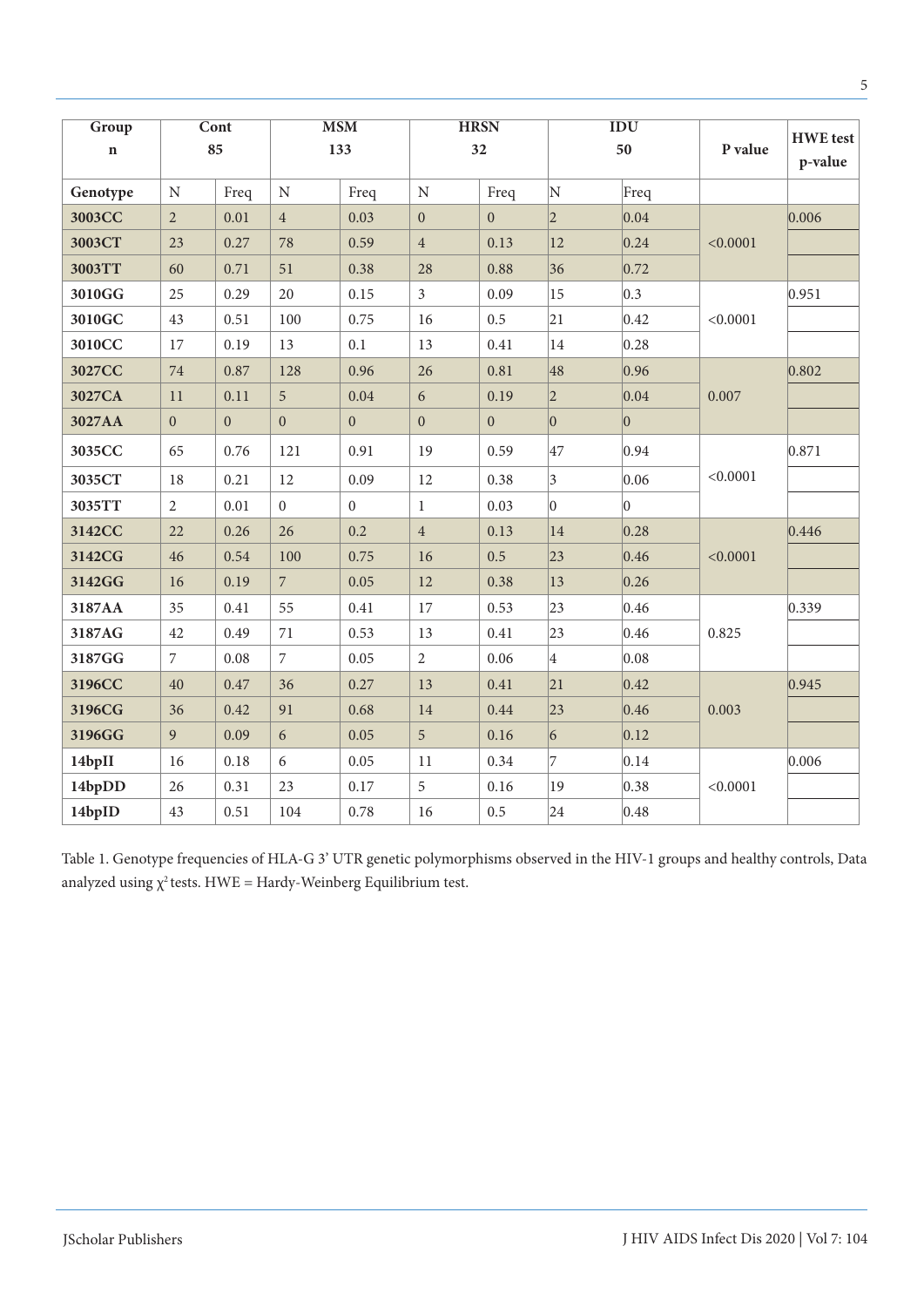| Group        | Control |      | <b>MSM</b>  |      |                | <b>HRSN</b> | <b>IDU</b>     |      | P value               |
|--------------|---------|------|-------------|------|----------------|-------------|----------------|------|-----------------------|
| $\mathbf{n}$ | 170     |      | 266         |      |                | 64          | 100            |      |                       |
| Allele       | N       | Freq | $\mathbf N$ | Freq | $\mathbf N$    | Freq        | $\mathbf N$    | Freq |                       |
| 3003C        | 27      | 0.16 | 86          | 0.32 | $\overline{4}$ | 0.06        | 16             | 0.16 | ${<}0.001^{\ast\ast}$ |
| 3003T        | 143     | 0.84 | 180         | 0.68 | 60             | 0.94        | 84             | 0.84 | $0.009*$              |
| 3010G        | 93      | 0.55 | 140         | 0.53 | 22             | 0.34        | 51             | 0.51 | $0.014*$              |
| 3010C        | 77      | 0.45 | 126         | 0.47 | 42             | 0.66        | 49             | 0.49 | $0.04*$               |
| 3027C        | 159     | 0.94 | 261         | 0.98 | 58             | 0.91        | 98             | 0.98 | $0.001*$              |
| 3027A        | 11      | 0.06 | 5           | 0.02 | 6              | 0.09        | $\overline{2}$ | 0.02 | $0.01*$               |
| 3035C        | 148     | 0.87 | 254         | 0.95 | 50             | 0.78        | 97             | 0.97 | $0.001*$              |
| 3035T        | 22      | 0.13 | 12          | 0.05 | 14             | 0.22        | $\mathfrak{Z}$ | 0.03 | $0.046*$              |
| 3142C        | 90      | 0.54 | 152         | 0.57 | 24             | 0.38        | 51             | 0.51 | 0.085                 |
| 3142G        | 78      | 0.46 | 114         | 0.43 | 40             | 0.63        | 49             | 0.49 | $0.008*$              |
| 3187A        | 113     | 0.66 | 181         | 0.68 | 47             | 0.73        | 69             | 0.69 | 0.408                 |
| 3187G        | 57      | 0.34 | 85          | 0.32 | 17             | 0.27        | 31             | 0.31 | 0.632                 |
| 3196C        | 116     | 0.68 | 163         | 0.61 | 40             | 0.63        | 65             | 0.65 | 0.098                 |
| 3196G        | 54      | 0.32 | 103         | 0.39 | 24             | 0.38        | 35             | 0.35 | 0.492                 |
| 14bpI        | 75      | 0.44 | 116         | 0.44 | 38             | 0.59        | 38             | 0.38 | $0.01*$               |
| 14bp D       | 95      | 0.56 | 150         | 0.56 | 26             | 0.41        | 62             | 0.62 | 0.125                 |

Table 2: Allele frequencies of HLA-G 3' UTR genetic polymorphisms observed in the HIV-1 groups and controls

Two-way ANOVA test: \* P value <0.05, \*\* P value <0.001.

Figure 1: Haplotypes of the HLA-G UTRs in HIV-1 groups: MSM, IDU, HRSN, and controls



HLA-G 3' UTR haplotypes were allocated into 3 groups, based upon potential levels of HLA-G expression [25]. Comparison of the haplotypes defined for the groups showed that HRSN exhibited a significantly higher proportion of low expressers (UTR2/5/7) after performing a 2-way ANOVA; (\*\*P=0.0217).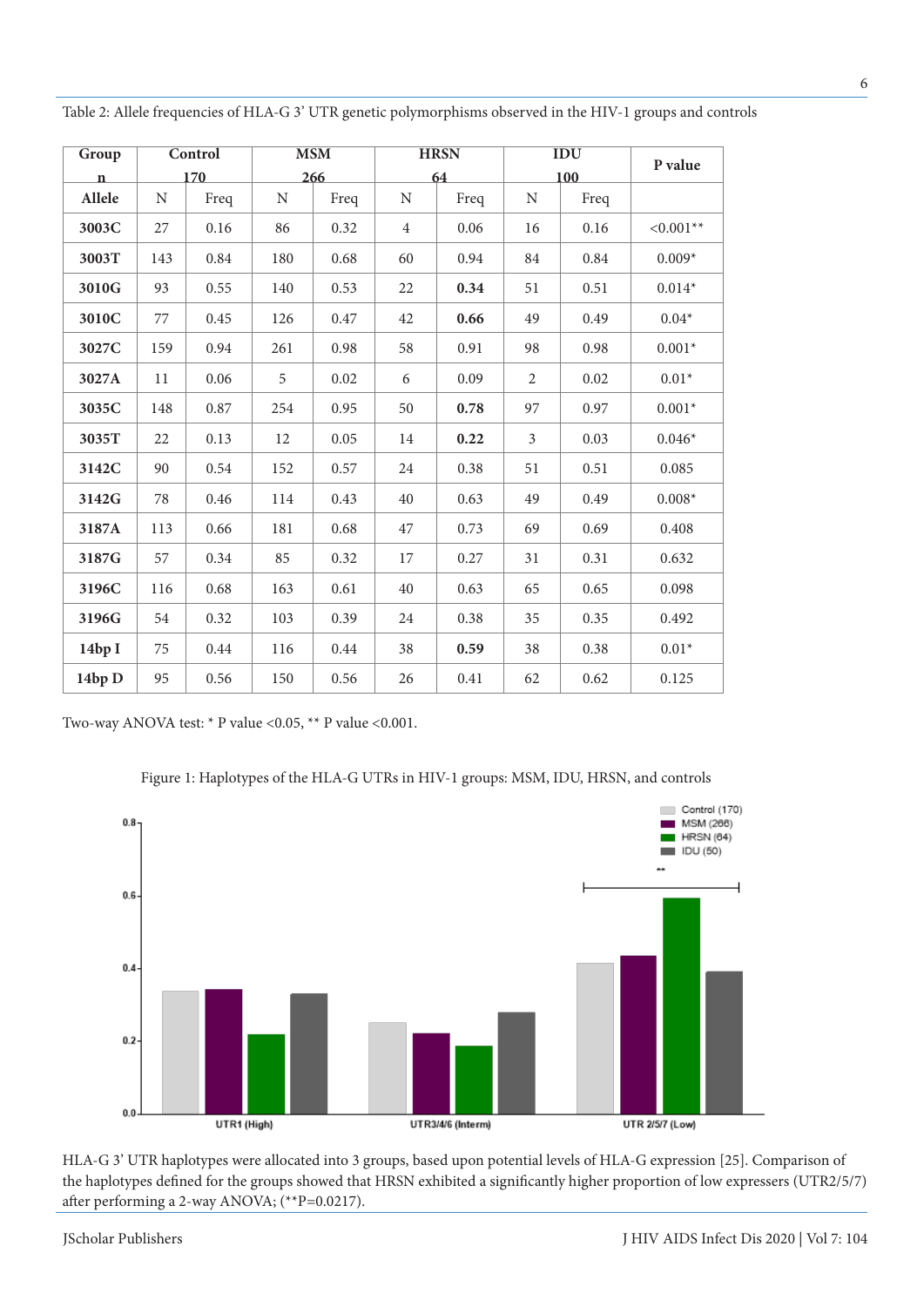significant differences between sHLA-G levels between the HIV-1 groups (HIV+ and HRSN) or with controls were found (Mann-Whitney U-test; P>0.05).

## **HLA-G cell-surface expression does not change on immune cells when exposed to HIV-1** *in vitro*

Since HLA-G 3' UTR genetic polymorphisms associate with HIV-1 HRSN individuals, which are known to be linked to lower HLA-G expression, we aimed to identify whether exposure to the virus results in lower HLA-G expression. We developed an assay where PBMC from healthy subjects were exposed to a high concentration of infectious but non-replicative competent HIV-1. The reasoning being that HRSN individuals have previously been exposed to either infectious HIV-1, defective viral particles, or viral antigens at mucosal surfaces. We utilized a pseudo-typed virus system where HIV-1 backbone plasmids are co-transfected into a producer cell-line along with a plasmid expressing the HIV-1 LAI Env protein (CXCR4 utilizing). This virus undergoes entry and integration but cannot subsequently replicate. PBMC from a panel of 11 healthy subjects independent of their UTR genotype were stimulated for 7 days *in vitro* with the HIV-1 LAI Env expressing pseudo-typed virus particles and where unstimulated cells served as a control. Different leucocyte populations were assessed for changes in HLA-G cell-surface expression by flow cytometry.

Representative scatter plots are shown (Figure 2) and comparisons of the proportions of HLA-G+ cells on various cellular subsets stimulated with HIV-1 pseudo-typed viruses were made. Slight increases in the proportions of different leucocyte subpopulations expressing HLA-G following stimulation were observed. CD3+CD4+ lymphocytes were revealed to have the highest increase in the proportion of HLA-G expressing cells, followed by CD3+CD8+ cells, followed by CD19+ cells, although all differences were <10% and none of them were statistically significant (Figure 2). The remaining subsets of PBMC showed no differences between stimulated and unstimulated cells in all of the 11 subjects.

HLA-G mRNA expression levels were measured using real-time PCR and utilizing mRNA isolated from PBMCs that had been stimulated with HIV-1 LAI pseudo-typed virus particles and compared to unstimulated cells. The ΔCT values using an HLA-G probe for unstimulated and stimulated cells were 39.88 and 40.59 respectively (n=9 subjects), but these differences were not statistically significant (data not are shown).

## **Discussion**

HIV-1 infection and viral escape processes have been extensively studied [17]. Although an apparently appropriate immune response is initially induced by HIV-1 it typically evades the immune responses mounted [4]. Several studies have suggested that there is an increased expression of HLA-G after HIV-1 infection and that the immunomodulatory molecule HLA-G is capable of suppressing immune responses, although the real involvement of this molecule in virus infection and immune induction remain elusive [50]. In the present study, we investigated the association between the 14 bp INS/DEL and other HLA-G 3'UTR gene polymorphisms with HIV-1 infection. The evaluations were performed using different HIV-1 groupings from the ACS (MSM HIV-1+, IDU HIV-1+, and HRSN) and utilizing regionally-matched controls. We observed an increased frequency of the genotypes related to low HLA-G expression (UTR-2, 5, and 7) in HRSN individuals in comparison to MSM HIV-1+, IDU HIV-1+or healthy uninfected individuals. Taken together this suggests that low HLA-G expression alleles may play a role in protecting against horizontal HIV-1transmission.

Previous studies have linked HLA-G genotypic variation with susceptibility to HIV-1[32, 35, 51] with low levels of expression being protective [35]. Investigations of the 14bp Ins/Del dimorphism have been inconclusive, with some studies identifying the insertion allele as protective against HIV-1 infection or vertical transmission [26, 46], while others showed the deletion allele to be protective [13, 16, 34, 44]. The suggestion has been made that the 14bp INS/DEL dimorphism is not directly related to HIV-1 susceptibility [1] and it has been proposed that genetic variations in levels of expression are more relevant to HIV-1 vertical transmission in view of the extensive-expression of HLA-G at the materno foetal interface [45]. Here we found no difference in the frequencies of UTR genotypes in individuals either infected via MSM or IDU transmission and no difference between these two groups and control individuals.

The 14bp INS/DEL dimorphism is only one of several 3' UTR polymorphisms and consideration of genetic variation across the whole region is more likely to give an indication of the potential levels of HLA-G expression. The HLA-G 3′UTR region has a number of binding sites for miRNAs and the C/G polymorphism at position +3142 is the putative binding site for at least three miRNAs: hsa-mir-148a, hsa-mir-148b, and hsamir152, and has been subsequently confirmed to be the binding site for mir152 and it is noted that this binding reduces HLA-G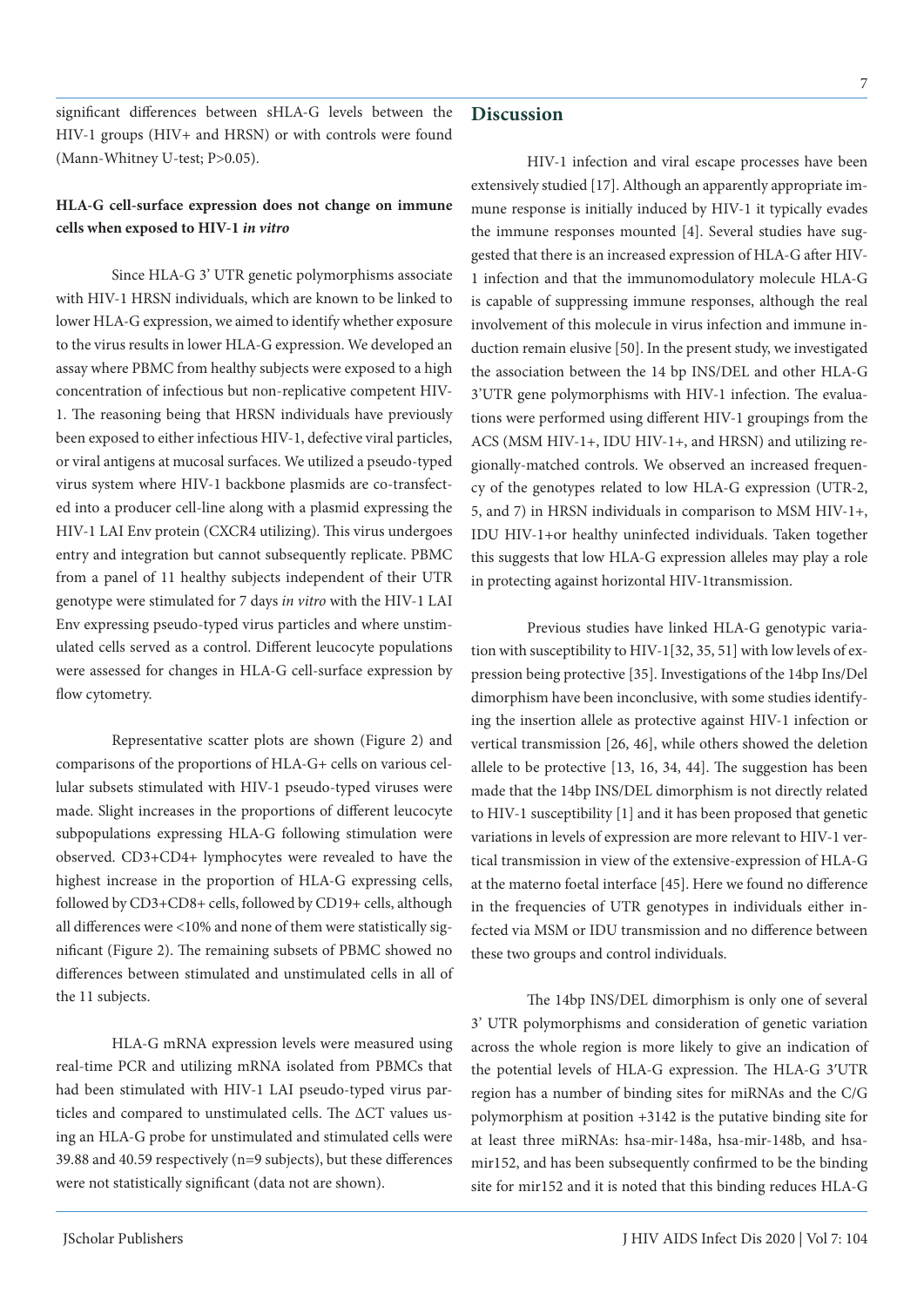

Figure 2: HLA-G expression by PBMC stimulated with or without HIV-1 pseudo-typed virus for 7 days

Representative flow cytometry plots of staining of lymphocytes with anti HLA-G after 7 days of culture with or without LAI HIV-1 pseudo-typed virus. Three colour staining of the T cell helper subset for CD3, CD4, and HLA-G. CD8 T cells were stained for CD3, CD8, and HLA-G. Two colour staining of B lymphocytes for CD19 and HLA-G. Three colour staining of CD56+ T cells for CD3, CD56, and HLA-G.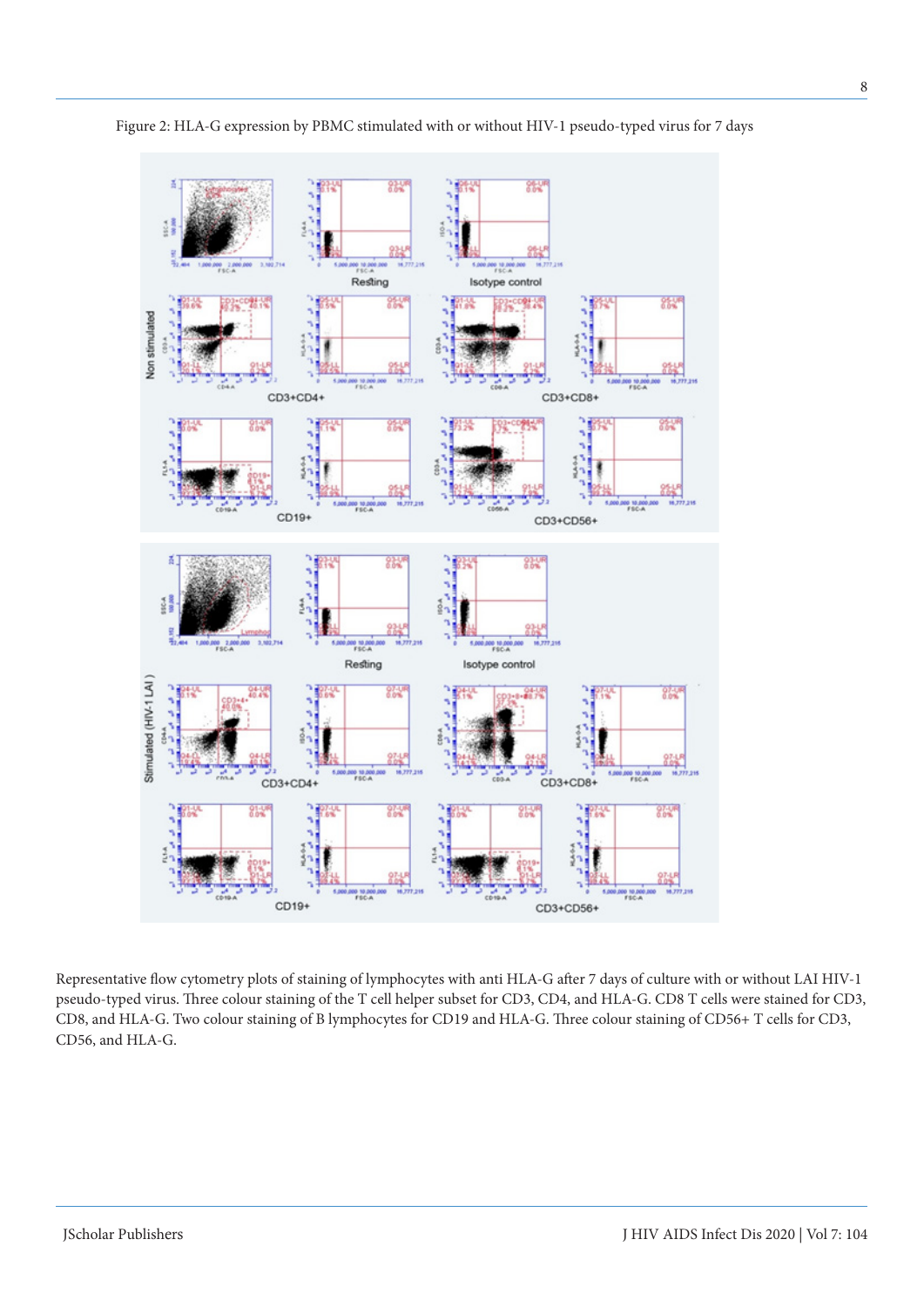expression [7, 57]. However, the effect of this polymorphism in miRNA binding has been recently questioned as although mir-152 and mir-148a were found to bind to HLA-G 3′UTR and down regulate its mRNA, the C/G polymorphism at +3142 was found to have no effect on miRNA binding and efficacy [33]. The +3187G allele, associated with increased HLA-G expression and characteristic of the UTR1 haplotype, was related to increased vertical transmission of HIV in a South African population [19]. Although the present results suggest that low-expressing HLA-G UTR haplotypes had a protective effect against horizontal HIV-1 transmission, we acknowledge that our findings are restricted to patients from the Amsterdam Cohort, who are predominantly of Caucasian origin. Different findings have been reported for African populations [1, 26] and further genetic studies are warranted in different populations.

Serum levels of sHLA-G were reported to be significantly elevated in HIV-infected subjects [18] and sHLA-G has the ability to inhibit T lymphocyte proliferation and NK cell function [11, 38, 48]. sHLA-G could potentially interact with one of its ligands, KIR2DL4, found on NK cells and other PB-MCs in order to moderate inflammatory mediator synthesis. In addition, the binding of sHLA-G with ILT-4 on DCs can result in activating T reg cells which in turn participate in the induction of tolerance favouring virus evasion [27]. There have also been reports of HLA-G-expressing regulatory T cells to be found in HIV-1 infected individuals [28, 30] which are potential mediators of immune suppression of anti-HIV cellular immune responses. In the current study, sHLA-G serum levels did not differ significantly between the HIV-1 groups and controls. This may indicate that the sHLA-G protein is not the main mediator of immune suppression in HIV-1 infected individuals, but rather that cell plasma membrane-associated HLA-G is more important functionally. Alternatively, most sHLA-G may be taken up by cell surface HLA-G receptors and patterns of expression of the known receptors KIR2DL4, ILT-2, and ILT-4, may be relevant and may potentially vary in the presence of HIV infection.

Changes in HLA-G expression were explored in response to HIV-1 LAI pseudo-typed virus in PBMC from healthy subjects. The proportions of HLA-G+ cells in various cellular populations harvested on Day 7 of culture with HIV Ag were compared to resting proportions of HLA-G+ cells. CD3+CD4+, CD3+CD8+, and CD3+CD56+ lymphocytes revealed slight but not statistically significant elevations of HLA-G expression on Day 7. Numerous studies were aimed at observing changes in the expression of HLA-G in the early stage of infection by HIV-

1 and through disease progression. During HIV-1 infection the HLA-G1 isoform was found to be down regulated on macrophages [14] but in an earlier report, both monocytes and T cells were found to express HLA-G in HIV+ patients [29]. HLA-G+ CD8+ cytotoxic T cells were reported to be associated with protection against HIV-1 [53]. In the present experiments, not all HIV genes were present, only structural proteins as well as Env, therefore it remains possible that other HIV-1 protein (such as Nef) may be responsible for the modulation of HLA-G expression [42].

In conclusion, we identify that genetic polymorphisms within the 3' UTR region (14 bp INS/DEL) of the HLA-G gene associate with HRSN individuals from the ACS and which differ from HIV-1+ (MSM and IDU) or control individuals. The main finding is that an increased frequency of UTR genotypes related to low HLA-G expression (UTR-2, 5, and 7) was found in HRSN as compared to other patient groups and uninfected controls. This suggests that low expressing HLA-G alleles may play a role in protecting against HIV-1 infection. It would be of great interest to extend these studies to other populations and to determine whether HLA-G expression in HIV-1 infected individuals can be linked to other genetic polymorphisms and associate with disease outcome or treatment success.

### **Acknowledgments**

The authors declare that there are no conflicts of interest.

AA conducted the experiments and analyzed the results; LM provided the HIV vector and advised on antigen stimulation experiments; WAP, GP, and BFF advised on experimental design and analysis of results; LB provided statistical advice; NK provided samples and advised on interpretation of results; SEC coordinated the study and wrote the manuscript and all co-authors read and commented on the manuscript. Dr. Andrea Jorgensen (Department of Biostatistics, Institute of Translational Medicine, University of Liverpool) advised on the statistical methods.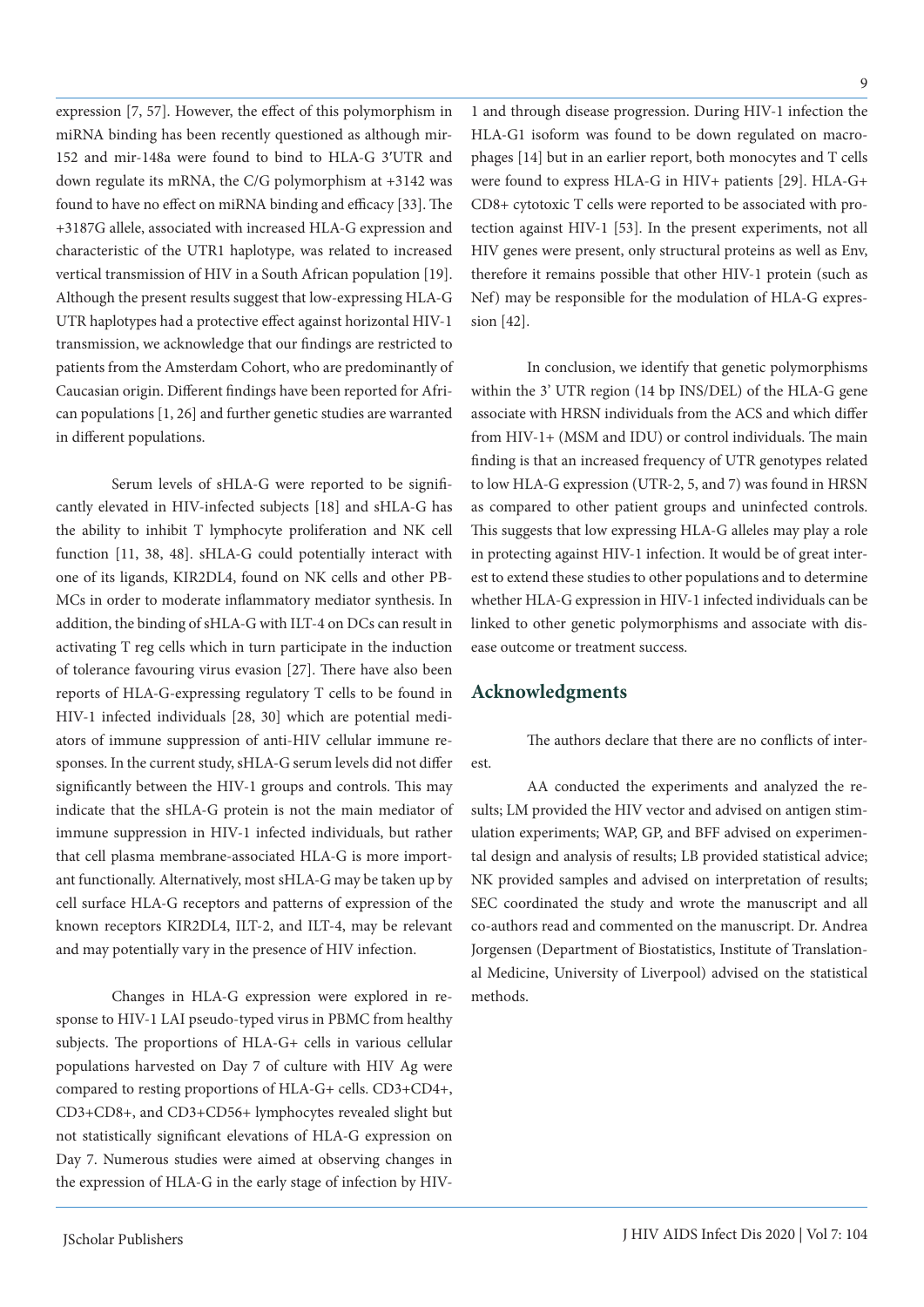### **References**

1. Aghafar MZ, Witt C, Kamarulzaman A, et al. (2012) Genetic variations in loci relevant to natural killer cell function are affected by ethnicity but are generally not correlated with susceptibility to HIV-1.Tissue Antigens 79: 367-371.

2. Albayati Z, Alyami A, Alomar S, et al. (2017) The Influence of Cytomegalovirus on Expression of HLA-G and its Ligand KIR2DL4 by Human Peripheral Blood Leucocyte Subsets. Scand J Immunol 86: 396-407.

3. Amiot L, Vu N, Rauch M, et al. (2014) Expression of HLA-G by mast cells is associated with hepatitis C virus-induced liver fibrosis. J Hepatol 60: 245-252.

4. Boutwell CL, Rolland MM, Herbeck JT, et al. (2010) Viral evolution and escape during acute HIV-1 infection. J Infect Dis 202 Suppl 2: S309-314.

5. Cabello A, Rivero A, Garcia MJ, et al. (2003) HAART induces the expression of HLA-G on peripheral monocytes in HIV-1 infected individuals. Hum Immunol 64: 1045-1049.

6. Castelli EC, Mendes-Junior CT, Deghaide NH, et al. (2010) The genetic structure of the 3'untranslated region of the HLA-G gene: polymorphisms and haplotypes. Genes Immun 11: 134-141.

7. Castelli EC, Moreau P, Oya e Chiromatzo A, et al. (2009) In silico analysis of microRNAS targeting the HLA-G 3' untranslated region alleles and haplotypes. Hum Immunol 70: 1020-1025.

8. Castelli EC, Veiga-Castelli LC, Yaghi L, et al. (2014) Transcriptional and posttranscriptional regulations of the HLA-G gene.J Immunol Res 2014: 734068.

9. Celsi F, Catamo E, Kleiner G, et al. (2013) HLA-G/C, miRNAs, and Their Role in HIV Infection and Replication. BioMed Res Intl 2013: 693643.

10. Chen HX, Chen BG, Shi WW, et al. (2011) Induction of cell surface human leukocyte antigen-G expression in pandemic H1N1 2009 and seasonal H1N1 influenza virus-infected patients. Hum Immunol 72: 159-165.

11. Contini P, Ghio M, Poggi A, et al. (2003) Soluble HLA-A,-B,-C and -G molecules induce apoptosis in T and NK CD8+ cells and inhibit cytotoxic T cell activity through CD8 ligation. Eur J Immunol 33: 125-134.

12. Coutinho RA. (1998) The Amsterdam Cohort Studies on HIV infection and AIDS. J Acquir Immune DeficSyndr Hum Retrovirol 17 Suppl 1: S4-8.

13. da Silva GK, Vianna P, Veit TD, et al. (2014) Influence of HLA-G polymorphisms in human immunodeficiency virus infection and hepatitis C virus co-infection in Brazilian and Italian individuals. Infect Genet Evol 21: 418-423.

14. Derrien M, Pizzato N, Dolcini G, et al. (2004) Human immunodeficiency virus 1 down regulates cell surface expression of the non-classical major histocompatibility class I molecule HLA-G1.J Gen Virol 85: 1945-1954.

15. Donaghy L, Gros F, Amiot L, et al. (2007) Elevated levels of soluble non-classical major histocompatibility class I molecule human leucocyte antigen (HLA)-G in the blood of HIVinfected patients with or without visceral leishmaniasis. Clin Exp Immunol 147: 236-240.

16. Fabris A, Catamo E, Segat L, et al. (2009) Association between HLA-G 3'UTR 14-bp polymorphism and HIV vertical transmission in Brazilian children. AIDS 23: 177-182.

17. Fanales-Belasio E, Raimondo M, Suligoi B, Butto S. (2010) HIV virology and pathogenetic mechanisms of infection: a brief overview. Ann Ist Super Sanita 46: 5-14.

18. German Advisory Committee Blood SAoPTbB. (2016) Human Immunodeficiency Virus (HIV). Transfusion Medicine and Hemotherapy 43: 203-222.

19. Hong HA, Paximadis M, Gray GE, et al. (2015) Maternal human leukocyte antigen-G (HLA-G) genetic variants associate within utero mother-to-child transmission of HIV-1 in Black South Africans. Infect Genet Evol 30: 147-158.

20. Huang J, Burke P, Yang Y, et al. (2010) Soluble HLA-G inhibits myeloid dendritic cell function in HIV-1 infection by interacting with leukocyte immunoglobulin-like receptor B2. J Virol 84: 10784-10791.

21. Huang M-B, Ye L, Liang B-Y, Ning C-Y, Roth WW, Jiang J-J, et al. (2016) Characterizing the HIV/AIDS Epidemic in the United States and China. Int J Environ Res Public Health 13: 30.

22. Hviid TV, Christiansen OB (2005) Linkage disequilibrium between human leukocyte antigen (HLA) class II and HLA-G – possible implications for human reproduction and autoimmune disease. Hum Immunol 66: 688–699.

23. Lajoie J, Fontaine J, Tremblay C, et al. (2009) Persistence of high levels of blood soluble human leukocyte antigen-G is associated with rapid progression of HIV infection. AIDS 23: 437- 1440.

24. Lajoie J, Hargrove J, Zijenah LS, et al. (2006) Genetic variants in nonclassical major histocompatibility complex class I human leukocyte antigen (HLA)-E and HLA-G molecules are associated with susceptibility to the heterosexual acquisition of HIV-1. J Infect Dis 193: 298-301.

25. Lajoie J, Massinga Loembe M, Poudrier J, et al. (2010) Blood soluble human leukocyte antigen G levels are associated with human immunodeficiency virus type 1 infection in Beninese commercial sex workers. Hum Immunol 71: 182-185.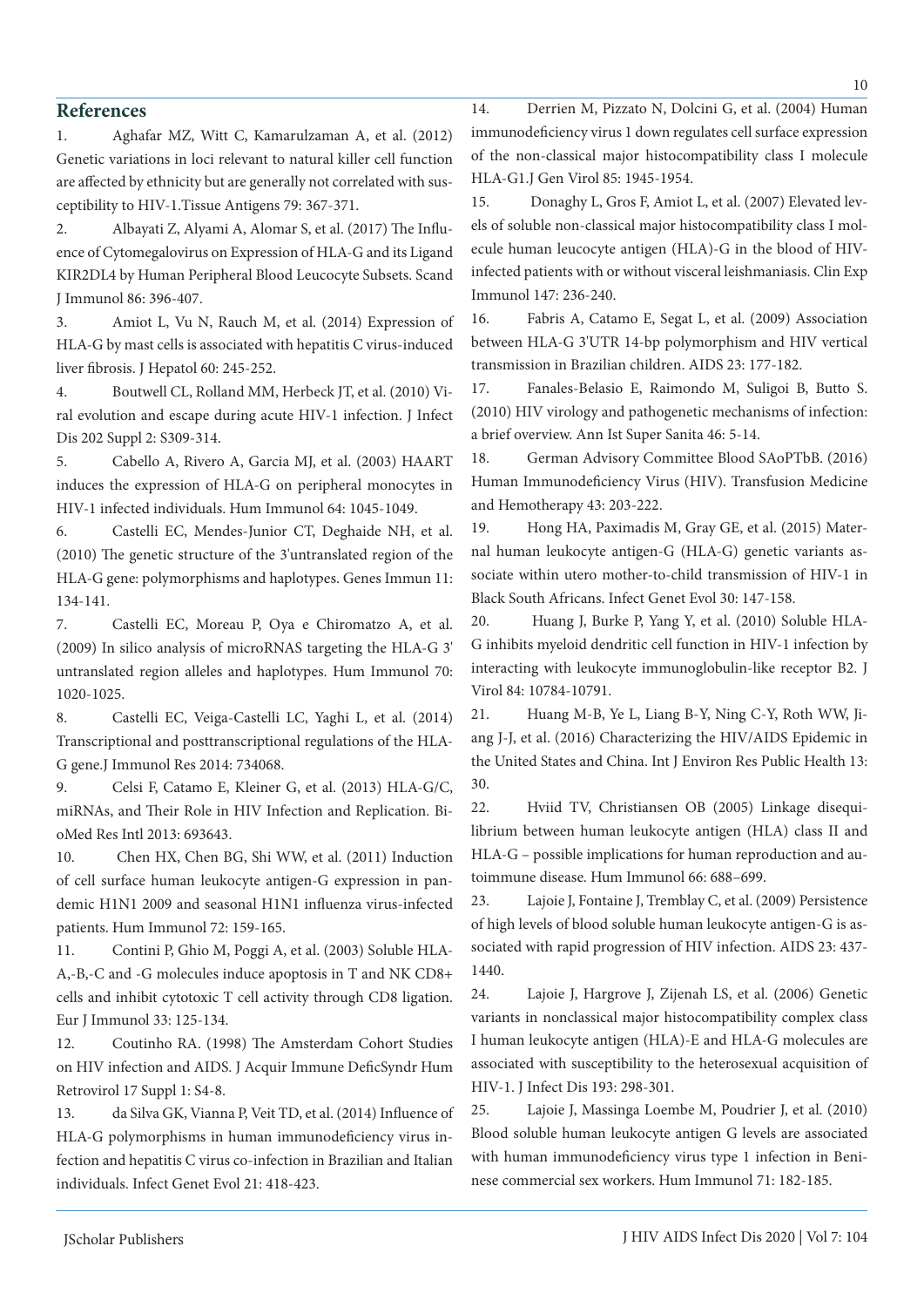26. Larsen MH, Zinyama R, Kallestrup P, et al. (2013) HLA-

G 3' untranslated region 14-base pair deletion: association with poor survival in an HIV-1-infected Zimbabwean population. J Infect Dis 207: 903-906.

27. LeMaoult J, Krawice-Radanne I, Dausset J, Carosella ED (2004) HLA-G1-expressing antigen-presenting cells induce immunosuppressive CD4+ T cells. Proc Natl Acad Sci U S A 101: 7064-7069.

28. Li C, Toth I, Schulze ZurWiesch J, et al. (2013) Functional characterization of HLA-G<sup>+</sup> regulatory T cells in HIV-1 infection. PLoS Pathog 9: e1003140.

29. Lozano JM, González R, Kindelán JM, et al. (2002) Monocytes and T lymphocytes in HIV-1-positive patients express HLA-G molecule. AIDS 16: 347-351.

30. Lozano JM, González R, Luque J, et al. (2009) CD8(+) HLA-G(+) regulatory T cells are expanded in HIV-1-infected patients. Viral Immunol 22: 463-465.

31. Lucena-Silva N, Monteiro AR, de Albuquerque RS, et al. (2012) Haplotype frequencies based on eight polymorphic sites at the 3' untranslated region of the HLA-G gene in individuals from two different geographical regions of Brazil. Tissue Antigens 79: 272–278.

32. Luo M, Czarnecki C, Ramdahin S, et al. (2013) HLA-G and mother-child perinatal HIV transmission. Hum Immunol 74: 459-463.

33. Manaster I, Goldman-Wohl D, Greenfield C, et al. (2012) MiRNA-mediated control of HLA-G expression and function. PloS One 7: e33395.

34. Martelli-Palomino G, Pancotto JA, et al. (2013) Polymorphic sites at the 3' untranslated region of the HLA-G gene are associated with differential hla-g soluble levels in the Brazilian and French population. PLoS One 8: e71742.

35. Matte C, Lajoie J, Lacaille J, et al. (2004) Functionally active HLA-G polymorphisms are associated with the risk of heterosexual HIV-1 infection in African women. AIDS 18: 427-431.

36. Menier C, Rouas-Freiss N, Favier B, et al. (2010) Recent advances on the non-classical major histocompatibility complex class I HLA-G molecule. Tissue Antigens 75: 201-206.

37. Moodley S, Bobat R (2011) Expression of HLA-G1 at the placental interface of HIV-1 infected pregnant women and vertical transmission of HIV. Placenta 32: 778-782.

38. Morandi F, Pistoia V (2013) Soluble HLA-G modulates miRNA-210 and miRNA-451 expression in activated CD4+ T lymphocytes. Int Immunol 25: 279-285.

39. Morandi F, Rizzo R, Fainardi E, et al. (2016) Recent Advances in Our Understanding of HLA-G Biology: Lessons from a Wide Spectrum of human diseases. J Immunol Res 4326495.

40. Murdaca G, Contini P, Setti M, et al. (2009) Behavior of non-classical soluble HLA class G antigens in human immunodeficiency virus 1-infected patients before and after HAART: comparison with classical soluble HLA-A, -B, -C antigens and potential role in immune-reconstitution. Clin Immunol 133: 238-244.

41. Murdaca G, Contini P, Setti M, et al. (2011) Soluble human leukocyte antigen-G serum levels in patients with acquired immune deficiency syndrome affected by different disease-defining conditions before and after antiretroviral treatment. Hum Immunol 72: 712-716.

42. Pizzato N, Derrien M, Lenfant F (2004) The short cytoplasmic tail of HLA-G determines its resistance to HIV-1 Nefmediated cell surface downregulation. Hum Immunol 65: 1389- 1396.

43. Rizzo R, Gabrielli L, Bortolotti D, et al. (2016) Study of Soluble HLA-G in Congenital Human Cytomegalovirus Infection. J Immunol Res 3890306.

44. Segat L, Catamo E, Fabris A, et al. (2009) HLA-G 3' UTR haplotypes and HIV vertical transmission. AIDS 23: 1916- 1918.

45. Segat L, Crovella S (2012) HLA-G 14bp del/ins genetic variation: association with susceptibility to human immunodeficiency virus-1 vertical transmission but not with human immunodeficiency virus-1 infection through horizontal transmission. Tissue Antigens 80: 12-13.

46. Segat L, Zupin L, Kim HY, et al. (2014) HLA-G 14 bp deletion /insertion polymorphism and mother-to-child transmission of HIV. Tissue Antigens 83: 161-167.

47. Shi WW, Lin A, Xu DP, et al. (2011) Plasma soluble human leukocyte antigen-G expression is a potential clinical biomarker in patients with hepatitis B virus infection. Hum Immunol 72: 1068-1073.

48. Spaggiari GM, Contini P, Carosio R, et al. (2002) Soluble HLA class I molecules induce natural killer cell apoptosis through the engagement of CD8: evidence for a negative regulation exerted by members of the inhibitory receptor superfamily. Blood 99: 1706-1714.

49. Thibodeau V, Lajoie J, Labbé AC, et al. (2011) High level of soluble HLA-G in the female genital tract of Beninese commercial sex workers is associated with HIV-1 infection. PLoS One 6: e25185.

50. Tripathi P, Agrawal S (2007) The role of human leukocyte antigen E and G in HIV infection. AIDS 21: 1395-1404.

51. Turk WJ, Kimani J, Bielawny T, et al. (2013) Associations of human leukocyte antigen-G with resistance and susceptibility to HIV-1 infection in the Pumwani sex worker cohort.